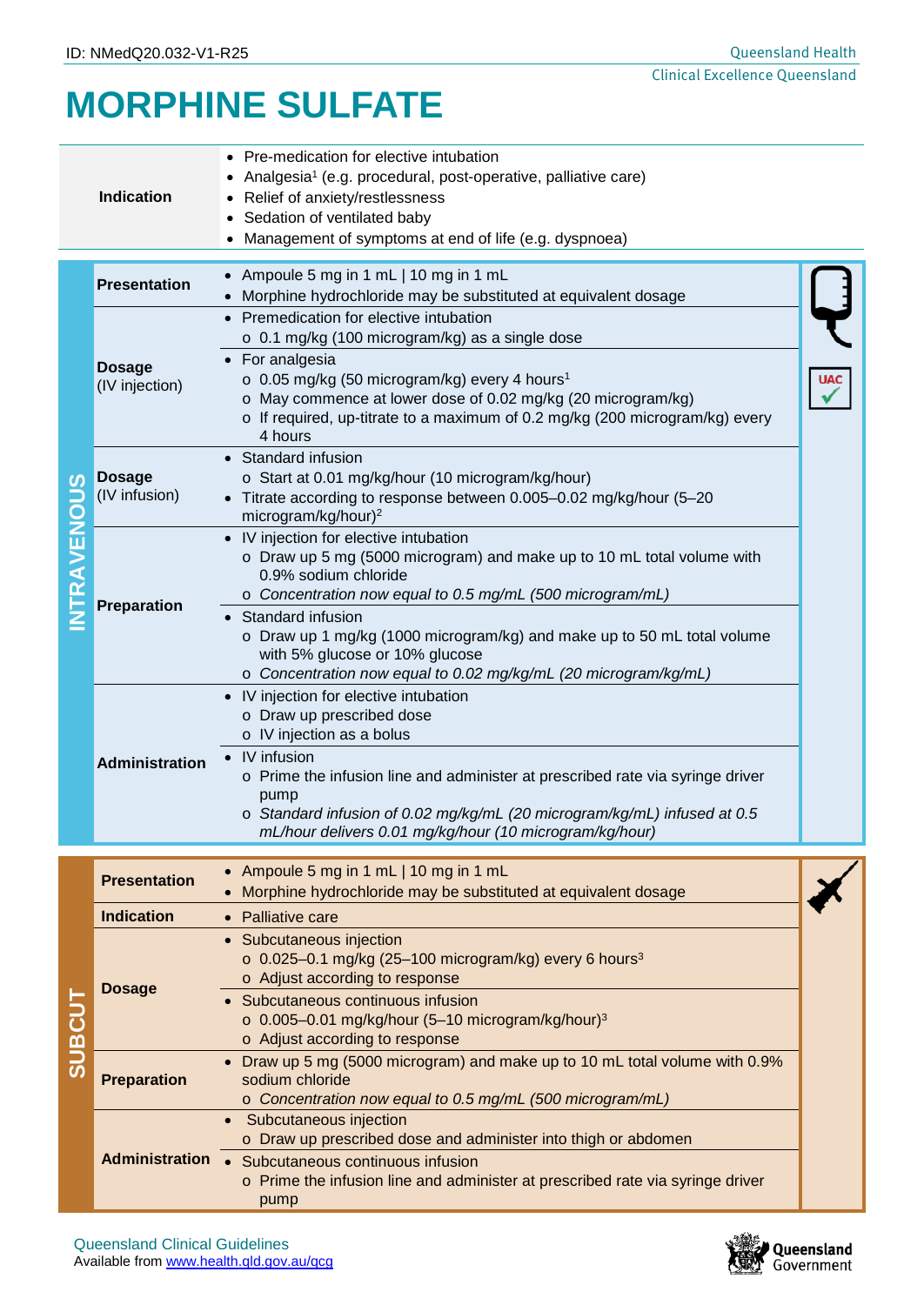| <b>Special</b><br>considerations | • S8 high risk medication. Errors may result in significant harm<br>o Consider drawing IV injection dose from standard infusion solution to avoid accidental<br>overdose from decimal point related errors (standard solution: 1 mL=20 microgram/kg)<br>Cautions: HIE and hypothermia (may affect drug metabolism) <sup>1,4</sup><br>$\bullet$<br>If prescribed for palliative care:<br>$\bullet$<br>o Consult with Paediatric Palliative Care Team (1800 249 648)<br>o Other subcutaneous delivery devices requiring different preparation may be<br>appropriate (e.g. Niki T34)<br>• Infusions may be prescribed as standard, double, quadruple or greater strength. Refer to<br>Quick guide below<br>UAC route: discuss with neonatologist/paediatrician prior to use                                                                                                                                                                                                                                                                                                                                                                                                                                                                                                                                                                                                                                                                                                                                                                                                                                     |
|----------------------------------|--------------------------------------------------------------------------------------------------------------------------------------------------------------------------------------------------------------------------------------------------------------------------------------------------------------------------------------------------------------------------------------------------------------------------------------------------------------------------------------------------------------------------------------------------------------------------------------------------------------------------------------------------------------------------------------------------------------------------------------------------------------------------------------------------------------------------------------------------------------------------------------------------------------------------------------------------------------------------------------------------------------------------------------------------------------------------------------------------------------------------------------------------------------------------------------------------------------------------------------------------------------------------------------------------------------------------------------------------------------------------------------------------------------------------------------------------------------------------------------------------------------------------------------------------------------------------------------------------------------|
| <b>Monitoring</b>                | Level of sedation<br>Respiratory <sup>5</sup> and cardiovascular status <sup>1</sup><br>Abdominal distention and loss of bowel sounds <sup>1</sup><br>If decreased urinary output, consider retention <sup>1</sup>                                                                                                                                                                                                                                                                                                                                                                                                                                                                                                                                                                                                                                                                                                                                                                                                                                                                                                                                                                                                                                                                                                                                                                                                                                                                                                                                                                                           |
| <b>Compatibility</b>             | • Fluids<br>o 5% glucose <sup>5</sup> , 10% glucose <sup>5</sup> , 0.9% sodium chloride <sup>5</sup> , 0.45% sodium chloride <sup>5</sup><br>• Y site<br>$\circ$ Adrenaline (epinephrine) <sup>5</sup> , amikacin <sup>5</sup> , amiodarone <sup>5</sup> , ampicillin <sup>5</sup> , atracurium <sup>5</sup> , atropine <sup>5</sup> ,<br>aztreonam <sup>5</sup> , caspofungin <sup>5</sup> , cefazolin <sup>5</sup> , cefotaxime <sup>5</sup> , cefoxitin <sup>5</sup> , ceftazidime <sup>5</sup> ,<br>ceftriaxone <sup>5</sup> , cisatracurium <sup>5</sup> , clindamycin <sup>5</sup> , dexamethasone <sup>5</sup> , digoxin <sup>5</sup> , dopamine <sup>5</sup> ,<br>erythromycin <sup>5</sup> , esmolol <sup>5</sup> , filgrastim <sup>5</sup> , fluconazole <sup>5</sup> , foscarnet <sup>5</sup> , gentamicin <sup>5</sup> , granisetron <sup>5</sup> ,<br>haloperidol <sup>5</sup> , heparin sodium <sup>5</sup> , hyoscine hydrobromide <sup>5</sup> , insulin (short-acting) <sup>5</sup> ,<br>lidocaine (lignocaine) <sup>5</sup> , linezolid <sup>5</sup> , magnesium sulfate <sup>5</sup> , methylprednisolone <sup>5</sup> ,<br>metronidazole <sup>5</sup> , midazolam <sup>5</sup> , milrinone <sup>5</sup> , noradrenaline (norepinephrine) <sup>5</sup> ,<br>paracetamol <sup>5</sup> , piperacillin-tazobactam (EDTA-free) <sup>5</sup> , potassium chloride <sup>5</sup> , sodium<br>nitroprusside <sup>5</sup> , tobramycin <sup>5</sup> , trimethoprim-sulfamethoxazole (co-trimoxazole) <sup>5</sup> ,<br>vancomycin <sup>5</sup> , vecuronium <sup>5</sup> , zidovudine <sup>5</sup> |
| Incompatibility                  | • PN and fat emulsion: co-infusion with morphine not recommended (evidence limited). If<br>unavoidable, seek pharmacist advice first, filter infusion and flush before and after<br>• Fluids<br>$\circ$ Morphine may precipitate out of solution when mixed with alkaline drugs or solutions <sup>3</sup><br>Drugs<br>$\circ$ Azathioprine <sup>5</sup> , azithromycin <sup>5</sup> , flucloxacillin <sup>5</sup> , folic acid <sup>5</sup> , ganciclovir <sup>5</sup> , indometacin <sup>5</sup> ,<br>pethidine <sup>5</sup> , sodium nitrite <sup>5</sup>                                                                                                                                                                                                                                                                                                                                                                                                                                                                                                                                                                                                                                                                                                                                                                                                                                                                                                                                                                                                                                                  |
| <b>Interactions</b>              | Concomitant use with other CNS depressants potentiates effects of opioids <sup>6</sup><br>May alter metabolism of zidovudine <sup>6</sup>                                                                                                                                                                                                                                                                                                                                                                                                                                                                                                                                                                                                                                                                                                                                                                                                                                                                                                                                                                                                                                                                                                                                                                                                                                                                                                                                                                                                                                                                    |
| <b>Stability</b>                 | Ampoule<br>$\bullet$<br>o Store below 25 °C <sup>5</sup> . Protect from light <sup>5</sup><br>o Solutions that change to dark yellow are suitable to use <sup>5</sup><br>o Single patient use. Discard remainder as per S8 legislation<br>Reconstituted solution<br>o Stable for 24 hours <sup>5</sup>                                                                                                                                                                                                                                                                                                                                                                                                                                                                                                                                                                                                                                                                                                                                                                                                                                                                                                                                                                                                                                                                                                                                                                                                                                                                                                       |
| Side effects                     | Circulatory: hypotension <sup>1</sup> , bradycardia <sup>1</sup><br>٠<br>Digestive: decreased gut motility <sup>1</sup><br>Urinary: urinary retention <sup>1</sup><br>Nervous: restlessness <sup>2</sup> , opioid dependence <sup>6</sup> , sedation <sup>6</sup><br>٠<br>Respiratory: respiratory depression with larger doses <sup>2</sup><br>٠                                                                                                                                                                                                                                                                                                                                                                                                                                                                                                                                                                                                                                                                                                                                                                                                                                                                                                                                                                                                                                                                                                                                                                                                                                                            |
| <b>Actions</b>                   | Opioid analgesic that stimulates brain opioid receptors <sup>1</sup><br>$\bullet$<br>Naloxone is an opioid antagonist for reversal of overdose in the non-opioid dependent<br>newborn<br>o Naloxone not for use in neonatal abstinence syndrome (NAS)<br>o Avoid naloxone use in palliative care                                                                                                                                                                                                                                                                                                                                                                                                                                                                                                                                                                                                                                                                                                                                                                                                                                                                                                                                                                                                                                                                                                                                                                                                                                                                                                             |
| <b>Abbreviations</b>             | CNS: central nervous system, HIE: hypoxic-ischaemic encephalopathy, IV: intravenous,<br>NAS: neonatal abstinence syndrome, PN: parenteral nutrition                                                                                                                                                                                                                                                                                                                                                                                                                                                                                                                                                                                                                                                                                                                                                                                                                                                                                                                                                                                                                                                                                                                                                                                                                                                                                                                                                                                                                                                          |
| <b>Keywords</b>                  | morphine, intubation, neonatal pain relief, opioid, palliative care, narcotic                                                                                                                                                                                                                                                                                                                                                                                                                                                                                                                                                                                                                                                                                                                                                                                                                                                                                                                                                                                                                                                                                                                                                                                                                                                                                                                                                                                                                                                                                                                                |